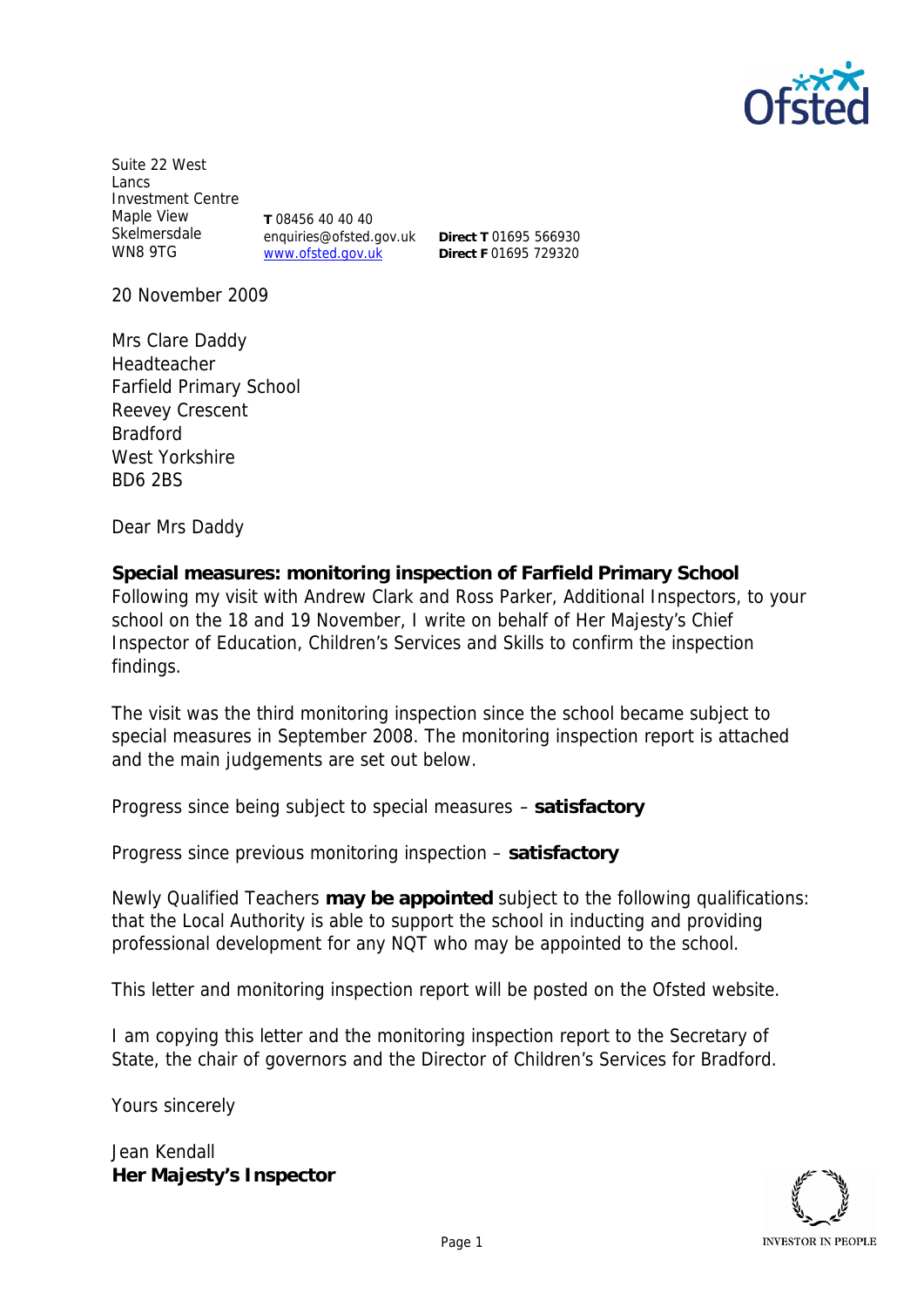

## **Special measures: monitoring of Farfield Primary School**

**Report from the third monitoring inspection: 18 and 19 November**

## **Evidence**

This monitoring inspection focused mainly on the quality of learning experienced by pupils and on the standards of pupils' current work. Inspectors took account of the most recent data set against national benchmarks and the school's own pupil progress tracking. They observed lessons in all classes and carried out a full examination of pupils' work. Inspectors also met with staff, groups of pupils, the chair of governors and the school improvement partner.

## **Context**

Since the last monitoring visit in June 2009 the school has changed its name from Buttershaw to Farfield Primary. One full time and one part-time teacher have left. There are permanent teachers in all but one Year 3 class where a long term supply teacher is covering the vacancy until an appointment is made. Two teachers who were absent at the time of the last visit have returned to the school. There were supply teachers in two classes at the time of this inspection due to short term sickness absence of two teachers. The Year 5 teacher has moved with the class into Year 6. The assistant headteacher who was previously teaching Year 6 is now teaching a Year 2 class.

**Pupils' achievement and the extent to which they enjoy their learning**

The majority of pupils, including those with special educational needs and/or disabilities, are making better progress in their learning because teaching is increasingly well matched to their needs and abilities. Children enter the Nursery with knowledge and skills that are well below those typical for their age. Their social and language skills are extremely low and have been focus areas for development across the Early Years Foundation Stage. The thorough assessment procedures that are now in place indicate that children are making better progress in all areas of learning. Inspection evidence confirms that children feel safe and secure and their social and language development is improved. This provides a firm foundation on which to secure further learning and raise standards.

Inspectors' lesson observations and a full work scrutiny indicate that most pupils are making better progress in lessons across the rest of the school. The standard of work in their books is much improved, reflecting teachers' high expectations and pupils' desire to produce their best work. Standards attained in Year 2 and Year 6 are improving: a higher proportion of Year 2 pupils are on track to attain level 2B in reading, writing and mathematics and most pupils in Year 6 are working above expected levels based on their prior attainment. However, despite this raising of achievement in lessons, the overall standards in Year 2 and Year 6 are still well below average. This is largely because of the legacy of previously inadequate

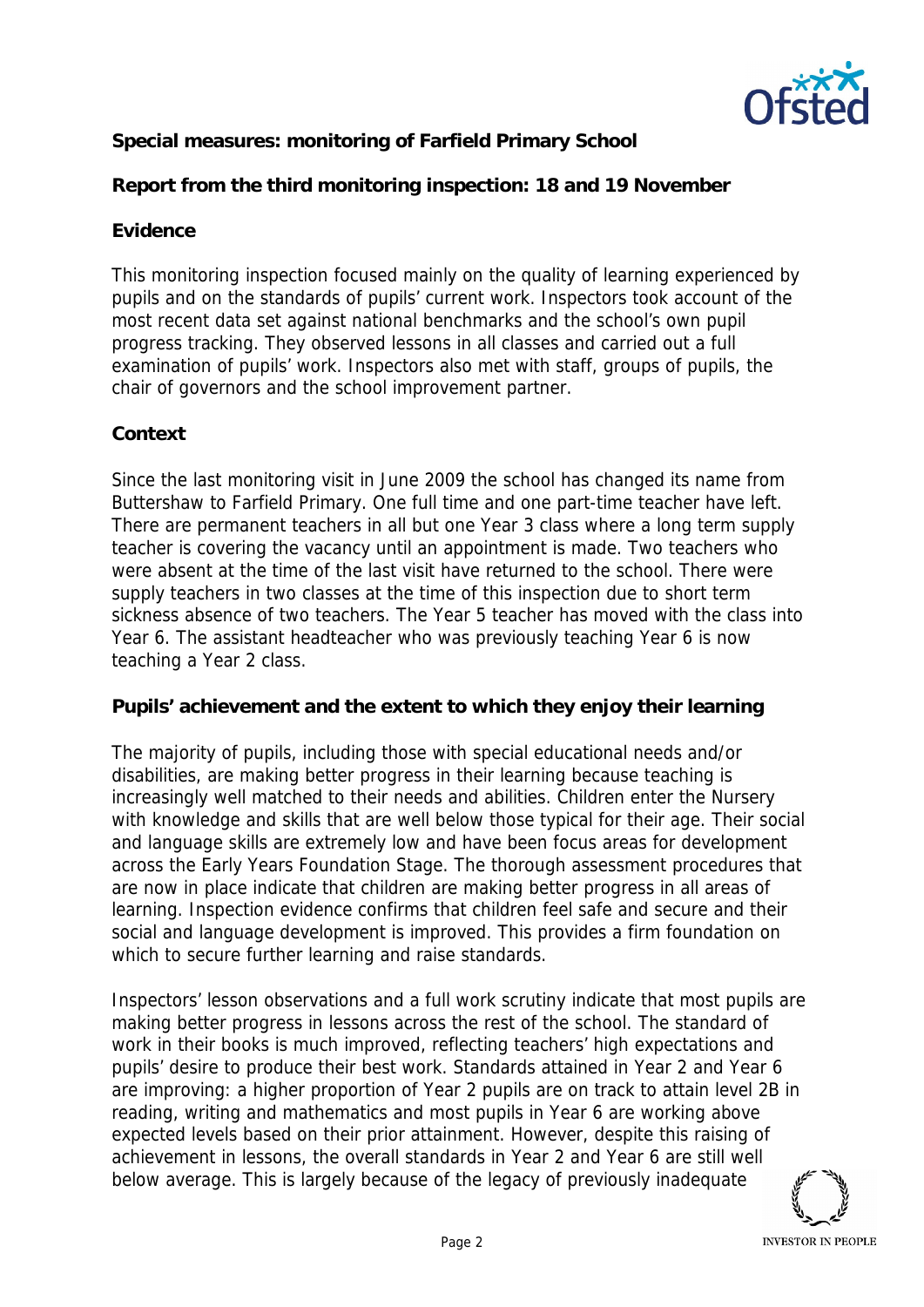

teaching which did not sufficiently accelerate pupils' achievement from their very low starting points. There are also a few more able pupils who are not making the expected progress.

Progress since the last visit on the areas for improvement:

 Raise standards and improve achievement in English, mathematics and science **– Satisfactory**

**Other relevant pupil outcomes**

Other outcomes for pupils show significant improvement. Pupils are cooperative and attentive in the majority of lessons. Their behaviour around the school is welcoming, polite and considerate. Pupils say they feel safe and are aware of the safeguards in place to help them feel secure. They have a vastly increased range of opportunities to make a positive contribution within school and in the wider community. Older pupils are keen to take responsibility in their 'jobs' as school photographers, personal assistants and buddies to younger children. All pupils have welcomed opportunities to contribute their ideas for their 'new' school. Pupils' increased enjoyment of school is reflected in their much improved rate of attendance which is now close to the national average. Persistent absenteeism is significantly reduced.

Progress since the last visit on the areas for improvement:

■ Improve attendance to the national average – Good

**The effectiveness of provision**

A greater proportion of good lessons were observed during this inspection and no inadequate teaching was seen. These findings are in agreement with the school's most recent internal monitoring. There are now a number of consistent strengths in all lessons. Positive relationships and good behaviour management ensure that lessons run smoothly. Teaching assistants are being more effectively deployed to support pupils with special educational needs and/or disabilities in class. They are aware of pupils' individual targets and encourage their full participation with probing questions and prompts.

Improvements are most clearly seen in lessons that provide pupils with opportunities to apply their skills and work independently on interesting and purposeful activities that are well matched to their learning needs. However further improvement is still required in some classes where lessons provide too few opportunities for pupils to use their initiative and take responsibility for their learning. Marking and assessment have improved in many classes but there are still some inconsistencies. The best practice provides pupils with clear guidance for improvement and uses assessments from each lesson to plan challenging activities in subsequent lessons.

Provision for pupils with special educational needs, for those who are under achieving and for those who have difficulties managing their behaviour has been successfully reorganised and improved. The provision of pre-emptive support to

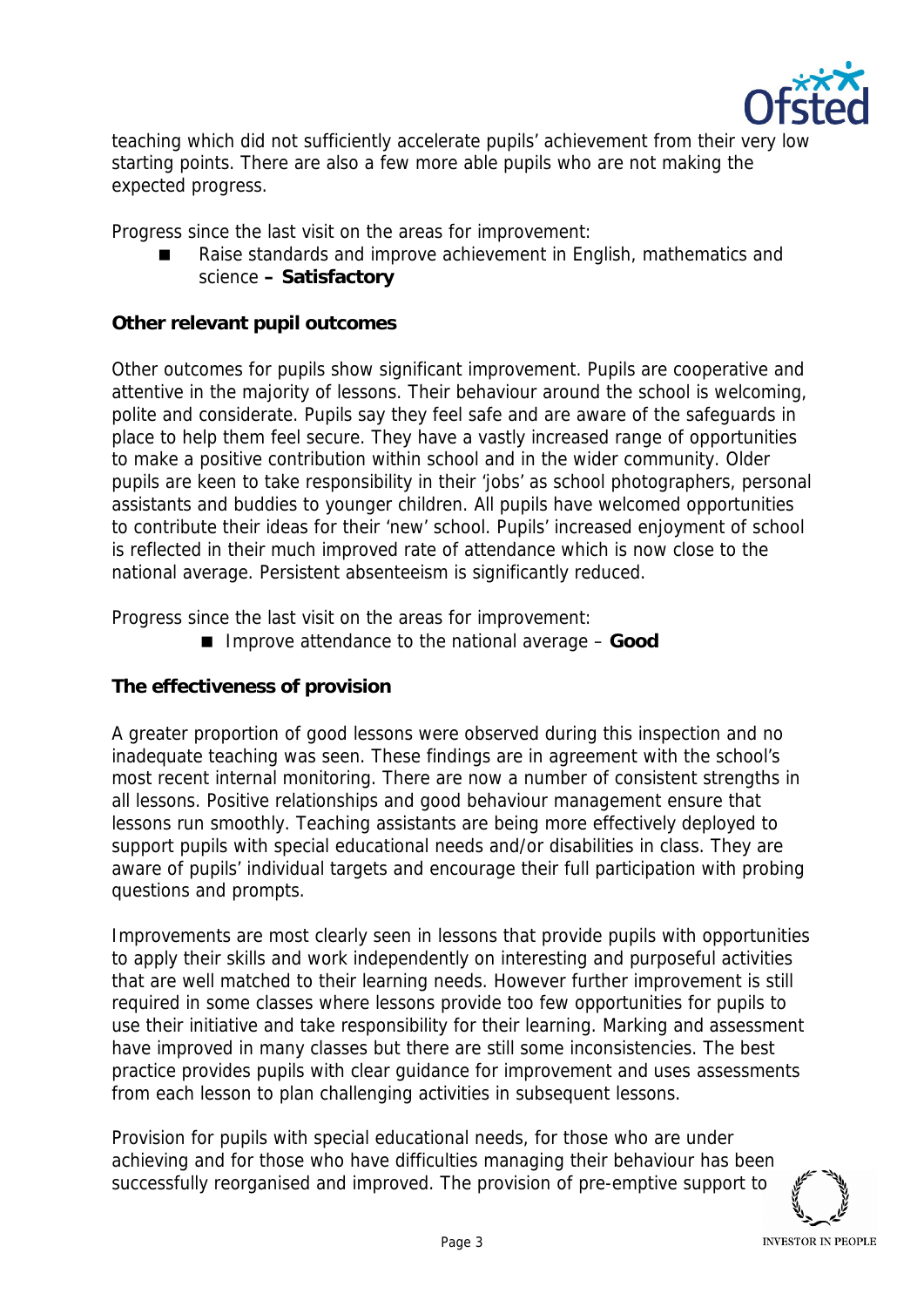

prepare pupils for new learning in class is particularly effective in ensuring that pupils make the progress of which they are capable. Individualised support for reading and mathematics is helping pupils to close gaps in their learning and make up lost ground. The mentor team are providing good support to build vulnerable pupils' confidence and help them take responsibility for their behaviour and learning. Their well directed interventions are having a clear impact in reducing referrals from class for disruptive behaviour. The attendance of persistently absent pupils has reduced due to well targeted individualised support.

Teachers are using the information from the comprehensive pupil progress tracking systems and pupil progress meetings more effectively to plan the next steps in learning. Improvements in the overall level of care, guidance and support have played a significant part in transforming the ethos of the school. Teachers' higher expectations of pupils and the good levels of support mean that pupils have a better idea of what they need to do to improve their work and are better able to take responsibility for their actions.

Progress since the last visit on the areas for improvement:

- Increase teachers' expectations of what pupils can do by ensuring that work is sufficiently challenging and engaging, and meets all pupils' needs – **Satisfactory**
- Introduce thorough systems to track pupils' progress to eliminate underachievement and raise standards – **Satisfactory**

**The effectiveness of leadership and management**

Leadership has been strengthened further as the roles of the three new subject leaders have developed. The subject leaders provide models of good teaching practice which is being shared across the school through peer coaching and training. Together with the deputy head they are supporting the headteacher in monitoring the quality of provision and pupils' progress. The development of their leadership skills and their increasing involvement in self evaluation and action planning is a planned priority for the next few months. The governing body continue to provide well focused support under the good leadership of the chair. The improved accuracy of monitoring and self evaluation has enabled school leaders and governors to plan effectively to tackle weaknesses and build on strengths. Their actions are beginning to have the desired impact on improving teaching and raising achievement.

With the change of name there has been a tangible shift in the culture of the school. Staff and pupils have been fully engaged in designing a new uniform and defining the school's vision and aims. Senior leaders are providing inspirational leadership and driving forward improvements with energy and enthusiasm. Their ambitions are shared by all staff who show a strong determination to tackle weaknesses and raise pupils' achievement. Staff morale is high. Pupils' are well behaved in lessons; they are polite and show consideration for each other around the school. All this is building a sense of ownership and pride in Farfield School which is in turn promoting